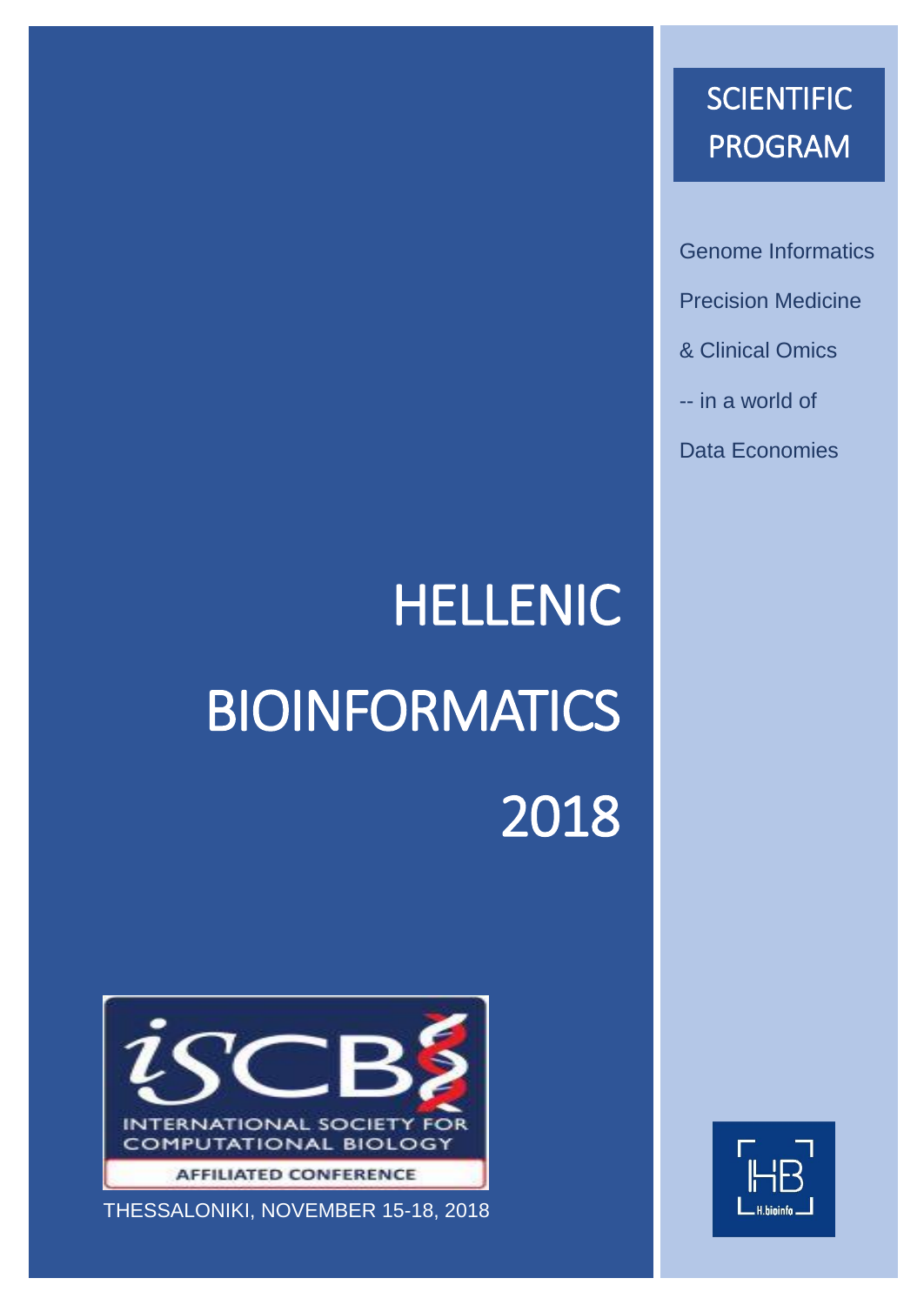### **HB-11 PRE-CONFERENCE WORKSHOPS**

|                    | Thursday, November 15, 2018                                                                                                                        |  |  |
|--------------------|----------------------------------------------------------------------------------------------------------------------------------------------------|--|--|
| <b>Venue</b>       | <b>Computer Laboratory, Computer Science and Numerical Analysis Department, School of</b><br>Mathematics, Aristotle University of Thessaloniki     |  |  |
| 08:30-09:00        | <b>Registration &amp; Coffee</b>                                                                                                                   |  |  |
| <b>Workshop I</b>  | <b>Proteomics Workshop - Hands-on</b>                                                                                                              |  |  |
|                    | Proteomics Bioinformatics: From raw MS-data to, knowledge - Hands-on Workshop                                                                      |  |  |
|                    | <b>Chair: Michalis Aivaliotis</b>                                                                                                                  |  |  |
|                    | <b>Introduction to proteomics - Michalis Aivaliotis</b>                                                                                            |  |  |
| 09:00-09:15        | Brief history of MS-based proteomics<br>$\circ$                                                                                                    |  |  |
|                    | State-of-the-art quantitative MS-based proteomics approaches<br>$\circ$                                                                            |  |  |
|                    | Bioinformatics I - MS-Raw data processing - G. Orfanoudaki, K. Psatha, M. Aivaliotis                                                               |  |  |
| 09:15-10.30        | Proteome identification, quantitation and characterization<br>$\circ$                                                                              |  |  |
|                    | Available bioinformatics platforms for MS-data processing<br>$\circ$                                                                               |  |  |
|                    | Quality control and filtering of proteomics data<br>$\circ$                                                                                        |  |  |
|                    | Bioinformatics II - Meta-data analysis and visualization - N. Fikas, G. Orfanoudaki, A.                                                            |  |  |
|                    | Malousi, K. Psatha, M. Aivaliotis                                                                                                                  |  |  |
| 10:30-13:00        | Comparative proteomics analysis<br>$\circ$                                                                                                         |  |  |
|                    | Functional proteome annotation<br>$\circ$<br>GO terms and pathways enrichment analysis<br>$\circ$                                                  |  |  |
|                    | Protein-protein interaction networks<br>$\circ$                                                                                                    |  |  |
|                    | Visualization of proteomics data<br>$\circ$                                                                                                        |  |  |
| 13.00-14.00        | $\bigcirc$ Coffee break                                                                                                                            |  |  |
| <b>Workshop II</b> | RNA-Seq and ChIP-Seq data analysis - Hands-on                                                                                                      |  |  |
|                    |                                                                                                                                                    |  |  |
|                    |                                                                                                                                                    |  |  |
|                    | Advanced RNA-Seq and ChIP-Seq data analysis - Hands-on Workshop<br>Chair: Andigoni Malousi, Lab. of Biological Chemistry, School of Medicine, AUTh |  |  |
|                    | Introduction to sequencing technologies - Andigoni Malousi, Stefania Maniatsi                                                                      |  |  |
|                    | From Sanger to nanopores: Advances in sequencing technologies<br>$\circ$                                                                           |  |  |
| 15:00-15:30        | Public data repositories and data formats<br>$\circ$                                                                                               |  |  |
|                    | Basic processing steps and bioinformatics tools<br>$\circ$                                                                                         |  |  |
|                    | Prerequisites - Andigoni Malousi, AUTh IT expert                                                                                                   |  |  |
| 15:30-16:00        | Introduction to the AUTh's cluster environment<br>$\circ$                                                                                          |  |  |
|                    | Basic bash commands<br>$\circ$                                                                                                                     |  |  |
|                    | Working environment setup<br>$\circ$                                                                                                               |  |  |
|                    | RNA-Seq data analysis - Andigoni Malousi, Stefania Maniatsi                                                                                        |  |  |
| 16:00-18:00        | Fetching raw RNA-Seq data from public repositories<br>$\circ$<br>Quality control and mapping to reference genome<br>$\circ$                        |  |  |
|                    | Quantification and differential gene expression<br>$\circ$                                                                                         |  |  |
|                    | Visualisation and downstream analysis (fusion genes, gene set enrichment)<br>$\circ$                                                               |  |  |
|                    | ChIP-Seq data analysis - Andigoni Malousi, Stefania Maniatsi                                                                                       |  |  |
| 18:00-20:00        | Quality control and trimming of raw reads<br>$\circ$                                                                                               |  |  |
|                    | Mapping to reference genome<br>$\circ$<br>Peak calling<br>$\circ$                                                                                  |  |  |
|                    | Visualization and peak annotation<br>$\circ$                                                                                                       |  |  |
|                    | <b>Important Notes:</b>                                                                                                                            |  |  |
|                    | Number of maximum participants 30                                                                                                                  |  |  |
|                    | A digital textbook and references will be provided to all participants in advance.                                                                 |  |  |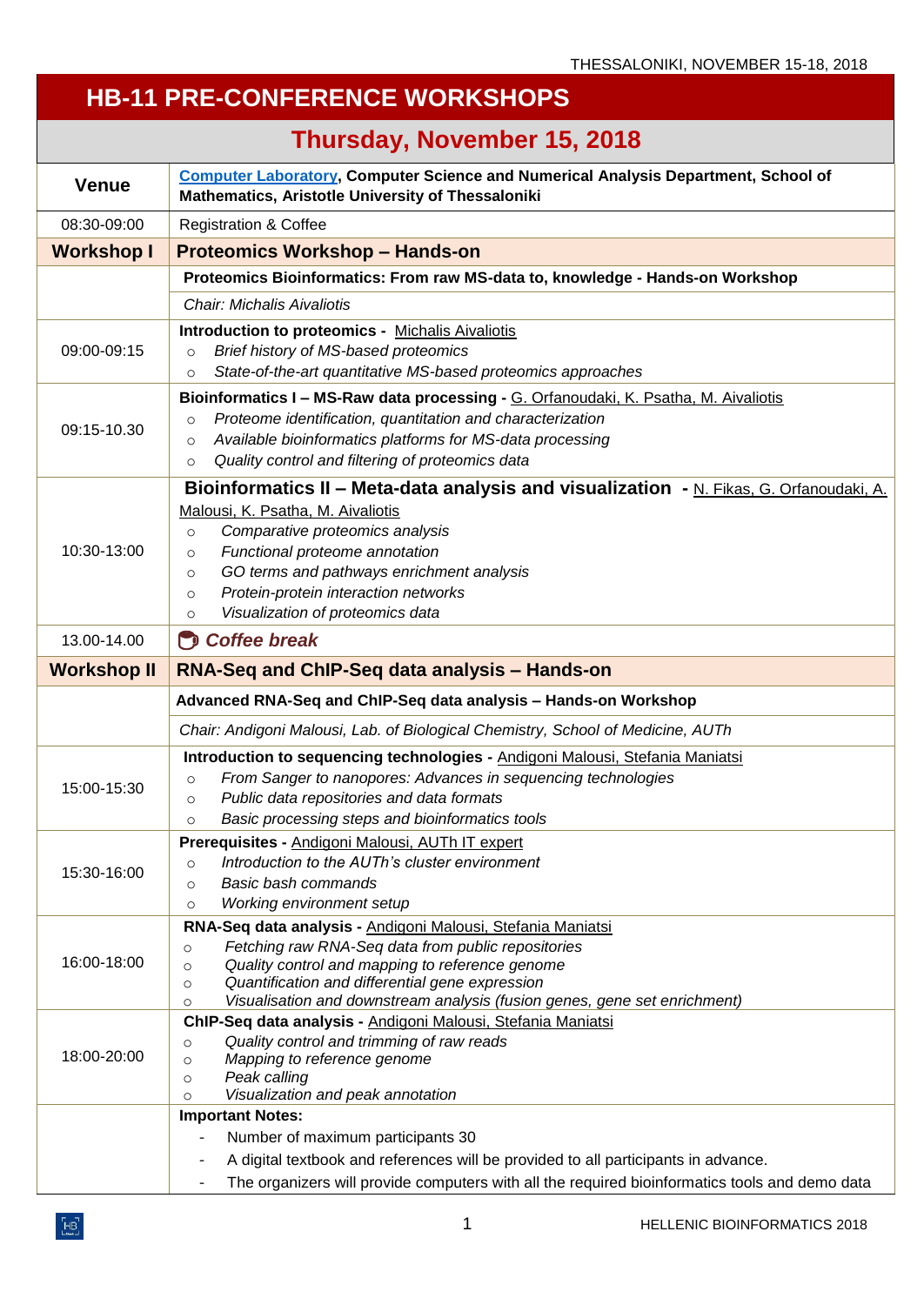#### **HB-11 CONFERENCE AGENDA Friday, November 16, 2018**  *Theme: DATA ECONOMIES* 08:00-12:00 **Registrations** *Conference Opening Session Chair: Zacharias Scouras and Ilias Kappas* 09:00-10:00 **HB-11 Welcome notes and Conference outline** • Ilias Kappas, *HB-President, AUTH*  • Despoina Vokou, *Head of School of Biology, AUTH*  • Chariton-Sarl Chintiroglou, *Dean, Faculty of Sciences, AUTH*  • Asterios Karagiannis, *Head of School of Medicine , AUTH*  • Pericles Mitkas, *Rector, AUTH*  • Pantelis Angelidis, *President AIZ*  • Christos Ouzounis, *HB-11 co-chair*  • Nikos Kyrpides, *HB-11 chair Session 1: Data Ecosystems Chair: Anastasia Chasapi and Nikos Kyrpides* **10.00-10:40 Keynote Talk Giorgos Papadopoulos**, CEO, Atypon, USA *Scientific editors: how to use them for collaboration, integration with experimental data and submissions* 10:40-11:00☕ *Coffee break* 11.00-11:25 Invited Talk **Andreas Persidis,** President, Hellenic BioCluster, & CEO BioVista Inc., Greece *Big data and AI in healthcare - so where's the money in an AI-powered health industry?* 11:25-11:50 Invited Talk **Stavros Papadopoulos,** CEO, TileDB Inc., USA *Managing genomics data with TileDB* 11:50-12:15 Invited Talk **Cath Brooksbank,** Head of the EMBL-EBI Training Program, UK *Nurturing a bioinformatics training program - from gestation to the teenage years'* 12:15-12:30 Short Talk **Pantelis Angelidis**, President, Alexander Innovation Zone, Greece *Health data ecosystems in health tourism* 12:30-12:45 Short Talk **Maria Chatzou,** Founder & CEO, LifeBit, UK *How AI is powering genomics and personalized medicine, and setting new computational standards*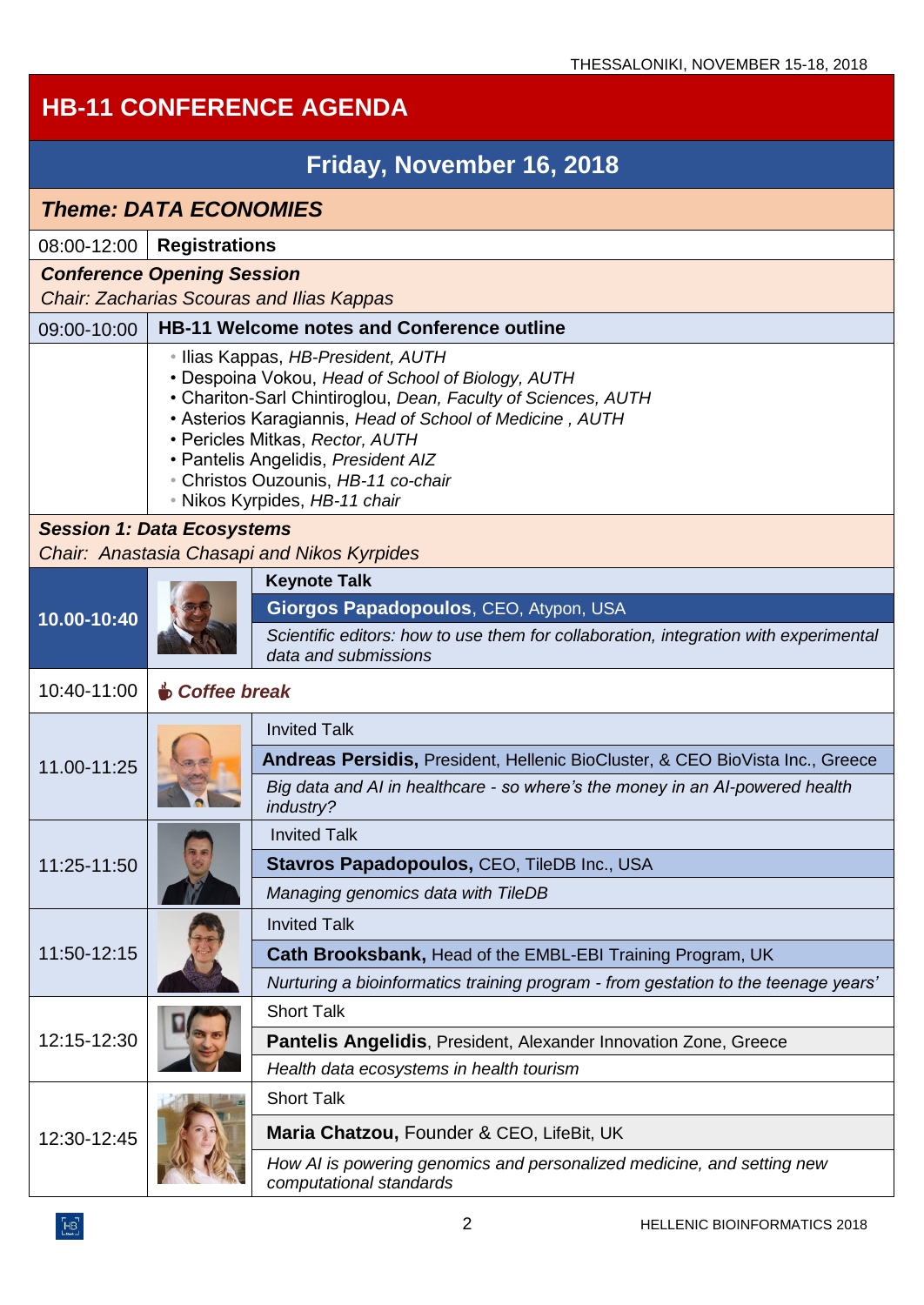13:00-14:00 **Lunch**

#### *Session 2: Bio-Economy*

*Chair: Irini Angelidaki and Anastasios Chanalaris*

|                                          |                       | <b>Keynote Talk</b>                                                                                                          |
|------------------------------------------|-----------------------|------------------------------------------------------------------------------------------------------------------------------|
| 14:00-14:40                              |                       | Victor de Lorenzo, Professor, National Center of Biotechnology, Spain                                                        |
|                                          |                       | Scaling-up bioremediation from the test tube to planet Earth: what we need to<br>know                                        |
|                                          |                       | <b>Invited Talk</b>                                                                                                          |
| 14:40-15:05                              |                       | <b>Costas Kiparissides, Professor Emeritus, CERTH/CPERI and Aristotle</b><br>University of Thessaloniki, Greece              |
|                                          |                       | Model-based intensification and optimization of biopolymers production in<br>microbial factories                             |
|                                          |                       | <b>Invited Talk</b>                                                                                                          |
| 15:05-15:30                              |                       | Vassily Hadzimanikatis, Professor, EPFL, Switzerland                                                                         |
|                                          |                       | Databases, computational methods, and models for a bio-based economy                                                         |
|                                          |                       | <b>Short Talk</b>                                                                                                            |
| 15:30-15:45                              |                       | Dominik Danso, Universität Hamburg, Germany                                                                                  |
|                                          |                       | Finding rare enzymes in nature with high value to bioeconomy: Identifying novel<br>PET hydrolases                            |
| 16:00-16:30                              | <b>O</b> Coffee break |                                                                                                                              |
| <b>Session 3: International Programs</b> |                       | <b>Chair: Amaryllis Malegiannaki and George Spyrou</b>                                                                       |
|                                          |                       | <b>Keynote Talk</b>                                                                                                          |
| 16:30-17:10                              |                       | Lynn Schriml, Assoc. Professor, University of Maryland, USA                                                                  |
|                                          |                       | International microbiome data coordination and consortium studies                                                            |
|                                          |                       | <b>Invited Talk</b>                                                                                                          |
| 17:10-17:35                              |                       | Eddy Rubin, Chief Scientific Officer, Metabiota, USA                                                                         |
|                                          |                       | The Global Virome Project                                                                                                    |
|                                          |                       | <b>Invited Talk</b>                                                                                                          |
| 17:35-18:00                              |                       | Sophie Schbath, Research Director, INRA, France                                                                              |
|                                          |                       | The French "Microbial Ecosystems & Meta-omics" metaprogram from INRA                                                         |
|                                          |                       | <b>Short Talk</b>                                                                                                            |
| 18:00-18:15                              |                       | <b>Christos Arvanitidis, Research Director, Hellenic Center for Marine Research</b><br>(HCMR), Crete, Greece                 |
|                                          |                       | Research infrastructures and their collaborative potential in addressing<br>challenging scientific questions at global scale |
| 18:15-18:30                              | <b>Group Photo</b>    |                                                                                                                              |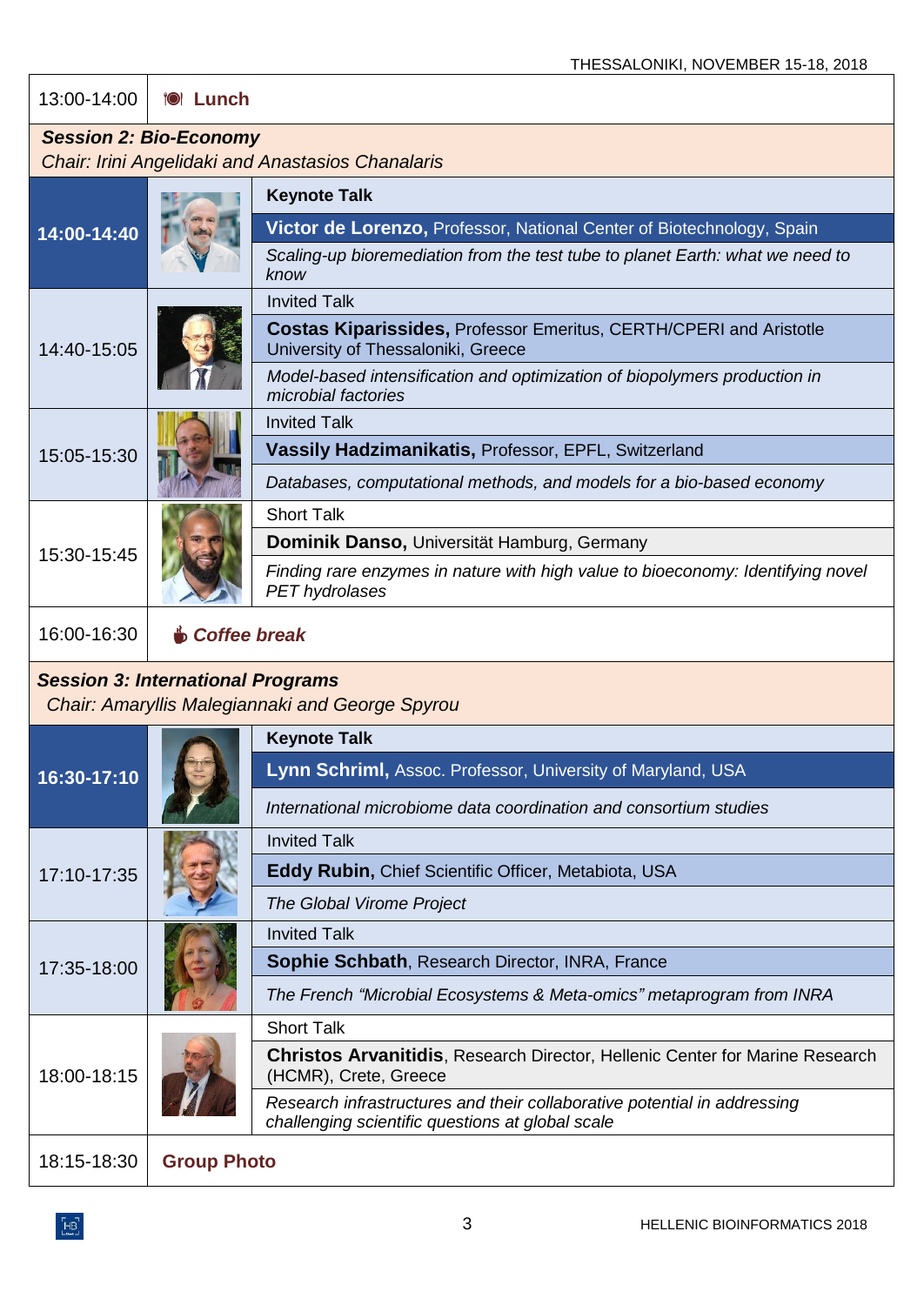| Session 4: Roundtable – Infrastructures and Elixir<br><b>Chair: Babis Savakis and Christos Ouzounis</b> |                                                                                                                                |                                                                                                                                                                                   |  |
|---------------------------------------------------------------------------------------------------------|--------------------------------------------------------------------------------------------------------------------------------|-----------------------------------------------------------------------------------------------------------------------------------------------------------------------------------|--|
| 18:30-19:15                                                                                             | Participants:<br>Alfonso Valencia (Spain)<br>Ioannis Xenarios (Switzerland)<br>Giorgos Spyrou (Cyprus)<br>Nikos Kyrpides (USA) |                                                                                                                                                                                   |  |
| 19:15-20:15                                                                                             |                                                                                                                                | 1 <sup>0</sup> Poster Session & Reception                                                                                                                                         |  |
| 21:00-23:00                                                                                             |                                                                                                                                | <b>IOI</b> Speakers Dinner (reservations required for non-invited speakers)                                                                                                       |  |
| Saturday, November 17, 2018                                                                             |                                                                                                                                |                                                                                                                                                                                   |  |
|                                                                                                         |                                                                                                                                | <b>Theme: GENOME INFORMATICS</b>                                                                                                                                                  |  |
|                                                                                                         |                                                                                                                                | <b>Session 5: Metabolic Engineering and Omics Approaches</b><br>Chair: Georgia Orfanoudaki and George Tsiamis                                                                     |  |
|                                                                                                         |                                                                                                                                | <b>Keynote Talk</b>                                                                                                                                                               |  |
| 09:00-09:40                                                                                             |                                                                                                                                | Peter Karp, Director, Bioinformatics Research Group, Artificial Intelligence<br>Center, SRI, USA                                                                                  |  |
|                                                                                                         |                                                                                                                                | Computing metabolic routes in organism communities                                                                                                                                |  |
|                                                                                                         |                                                                                                                                | <b>Invited Talk</b>                                                                                                                                                               |  |
| 09:40-10:05                                                                                             |                                                                                                                                | <b>Steven Hallam, Professor, University of British Columbia, Canada</b>                                                                                                           |  |
|                                                                                                         |                                                                                                                                | Global scale metabolic pathway reconstruction from environmental genomes                                                                                                          |  |
|                                                                                                         |                                                                                                                                | <b>Short Talk</b>                                                                                                                                                                 |  |
|                                                                                                         |                                                                                                                                | <b>Sotirios Vasileiadis, Research Scientist, University of Thessaly, Greece</b>                                                                                                   |  |
| 10:05-10:20                                                                                             |                                                                                                                                | Elucidating the roles and interactions of the members of a bacterial consortium<br>along the degradation of the recalcitrant fungicide thiabendazole via a multi-omic<br>approach |  |
| 10:30-11:00                                                                                             |                                                                                                                                | <b>Soffee break &amp; Posters</b>                                                                                                                                                 |  |
| <b>Session 6: Human Microbiome</b><br><b>Chair: Lynn Schriml and Michalis Aivaliotis</b>                |                                                                                                                                |                                                                                                                                                                                   |  |
|                                                                                                         |                                                                                                                                | <b>Invited Talk</b>                                                                                                                                                               |  |
| 11:00-11:25                                                                                             |                                                                                                                                | Daniel van Der Lelie, Chief Scientific Officer, Gusto Global LLC, USA                                                                                                             |  |
|                                                                                                         |                                                                                                                                | Modular agent-based modeling platform for bridging interdisciplinary research in<br>ecology, evolution, behavioral biology and computational neuroscience                         |  |
|                                                                                                         |                                                                                                                                | <b>Invited Talk</b>                                                                                                                                                               |  |
| 11:25-11:50                                                                                             |                                                                                                                                | Todd DeSantis, Vice-President of Informatics, Second Genome, USA                                                                                                                  |  |
|                                                                                                         |                                                                                                                                | Microbiome strain and protein level meta-analysis for therapeutic discovery                                                                                                       |  |
|                                                                                                         |                                                                                                                                | <b>Invited Talk</b>                                                                                                                                                               |  |
| 11:50-12:15                                                                                             |                                                                                                                                | <b>Ruth Schmitz-Streit, Professor, Kiel University, Germany</b>                                                                                                                   |  |
|                                                                                                         |                                                                                                                                | Methanoarchaea as part of the human microbiome - friends or foes                                                                                                                  |  |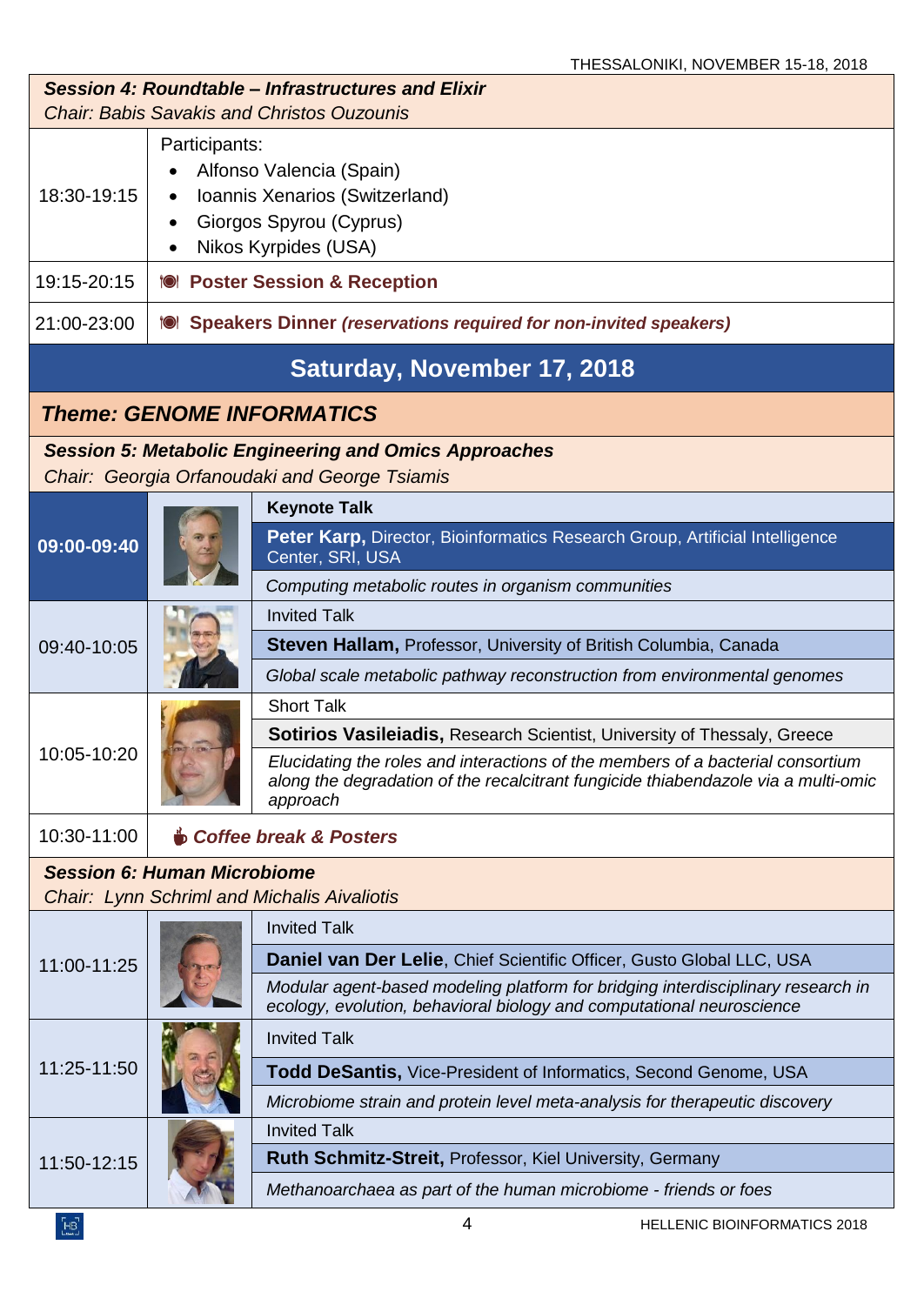| 12:15-12:40                    |                  | <b>Invited Talk</b>                                                                                                        |
|--------------------------------|------------------|----------------------------------------------------------------------------------------------------------------------------|
|                                |                  | Rob Finn, Group Lead, European Bioinformatics Institute, UK                                                                |
|                                |                  | Increasing our knowledge of human gut microbiota                                                                           |
| 12:40-12:55                    |                  | <b>Short Talk</b>                                                                                                          |
|                                |                  | <b>Nikos Kyrpides, Head, Prokaryote Super Program, DOE-JGI, USA</b>                                                        |
|                                |                  | Novel biological insights from uncultivated genomes of the global human gut<br>microbiome                                  |
| 13:00-14:00                    | <b>101 Lunch</b> |                                                                                                                            |
| <b>Session 7: Metagenomics</b> |                  |                                                                                                                            |
|                                |                  | Chair: Elena Sarropoulou and Panos Kougias                                                                                 |
|                                |                  | <b>Keynote Talk</b>                                                                                                        |
| 14:00-14:40                    |                  | Irini Angelidaki, Professor, Technical University of Denmark, Denmark                                                      |
|                                |                  | Exploring the biogas microbiome                                                                                            |
|                                |                  | <b>Invited Talk</b>                                                                                                        |
| 14:40-15:05                    |                  | <b>Tom Curtis, Professor, University of Newcastle, UK</b>                                                                  |
|                                |                  | Multiscale modelling of microbial communities                                                                              |
|                                |                  | <b>Short Talk</b>                                                                                                          |
| 15:05-15:20                    |                  | <b>Jihyun F. Kim, Professor, Yonsei University, Republic of Korea</b>                                                      |
|                                |                  | Identification and isolation of a keystone species in the rhizosphere microbiome of<br>tomato resistant to bacterial wilt  |
|                                |                  | <b>Short Talk</b>                                                                                                          |
| 15:20-15:35                    |                  | <b>Stefano Campanaro, Professor, University of Padua, Italy</b>                                                            |
|                                |                  | Definition of a novel strategy for assembly and binning of 148 shotgun sequenced<br>samples collected from biogas reactors |
|                                |                  | <b>Short Talk</b>                                                                                                          |
| 15:35-15:50                    |                  | <b>George Tsiamis, Assist. Professor, University of Patras, Greece</b>                                                     |
|                                |                  | Deciphering the dynamics of the insect gut microbiome                                                                      |
|                                |                  | <b>Short Talk</b>                                                                                                          |
| 15:50-16:05                    |                  | Vassiliki Lila Koumandou, Lecturer, Agricultural University of Athens, Greece                                              |
|                                |                  | Comparative analysis of outer membrane vesicle proteins and their targeting<br>signals                                     |
| 16:05-16:30                    |                  | <b>Soffee break &amp; Posters</b>                                                                                          |
|                                |                  | <b>Session 8: Computational Technologies</b>                                                                               |
|                                |                  | <b>Chair: Maria Chatzou and Pantelis Angelidis</b>                                                                         |
|                                |                  | <b>Invited Talk</b>                                                                                                        |
| 16:30-16:55                    |                  | Mark Borodovsky, Regents' Professor, Georgia Tech, USA                                                                     |
|                                |                  | Improving tools for structural annotation of genomes and metagenomes                                                       |
|                                |                  |                                                                                                                            |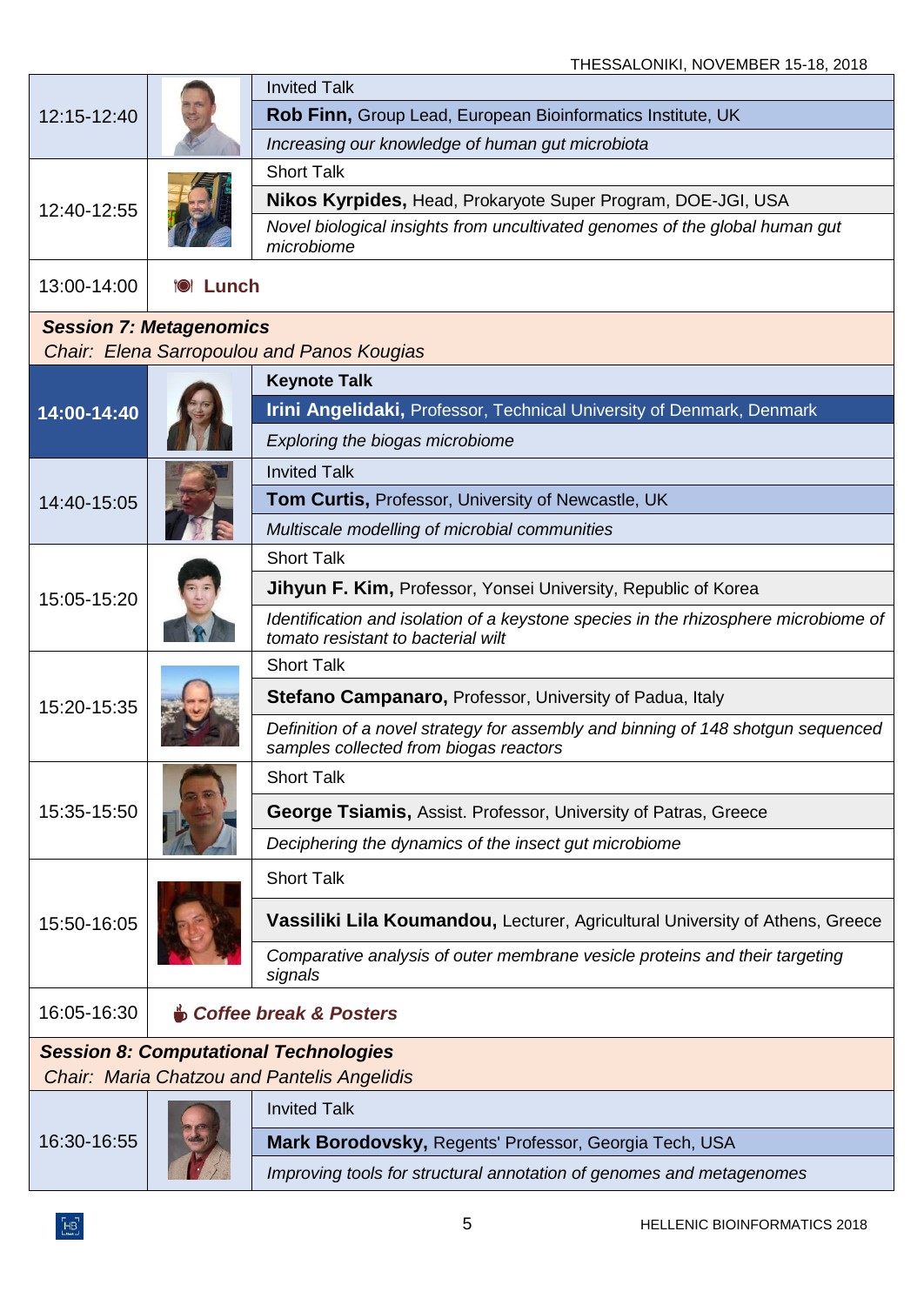| 16:55-17:20                                           |                                                                | <b>Invited Talk</b>                                                                                                                      |  |
|-------------------------------------------------------|----------------------------------------------------------------|------------------------------------------------------------------------------------------------------------------------------------------|--|
|                                                       |                                                                | <b>Folker Meyer, Professor, University of Chicago, USA</b>                                                                               |  |
|                                                       |                                                                | What a complex metagenome taught me about the need for reproducible<br>workflows - Towards solving the microbiome reproducibility crisis |  |
| 17:20-17:35                                           |                                                                | <b>Short Talk</b>                                                                                                                        |  |
|                                                       |                                                                | Maria de la Mercè Llabrés Segura, University of the Balearic Islands, Spain                                                              |  |
|                                                       |                                                                | Evaluation of virus-host gene relationship                                                                                               |  |
|                                                       |                                                                | <b>Invited Talk</b>                                                                                                                      |  |
| 17:35-18:00                                           |                                                                | Aydin Buluc, Staff Scientist, Lawrence Berkeley National Lab, USA                                                                        |  |
|                                                       |                                                                | Large-scale parallel computing for computational genomics                                                                                |  |
|                                                       |                                                                | <b>Short Talk</b>                                                                                                                        |  |
| 18:00-18:15                                           |                                                                | Georgios Pavlopoulos, Head of Bioinformatics, Biomedical Science Research<br>Center "Alexander Fleming"                                  |  |
|                                                       |                                                                | Expanding the protein space using metagenomic data                                                                                       |  |
|                                                       |                                                                | <b>Invited Talk</b>                                                                                                                      |  |
| 18:15-18:40                                           |                                                                | <b>Sergey Ovchinikov, Group Lead, Harvard University, USA</b>                                                                            |  |
|                                                       |                                                                | From new lineages of life and metagenomics to new protein families & complexes                                                           |  |
| 19.30-21:30                                           | Dinner (reservations required for non-invited speakers)<br>'Ol |                                                                                                                                          |  |
| 22:00-24:00                                           | <b>10 Social (optional concert)</b>                            |                                                                                                                                          |  |
|                                                       |                                                                |                                                                                                                                          |  |
| Sunday, November 18, 2018                             |                                                                |                                                                                                                                          |  |
| <b>Theme: PRECISION MEDICINE &amp; CLINICAL OMICS</b> |                                                                |                                                                                                                                          |  |
|                                                       |                                                                | <b>Session 9: Developing Computational Biology in Greece and Cyprus</b>                                                                  |  |
| Chair:                                                |                                                                | <b>Vasilis Promponas and Ilias Kappas</b>                                                                                                |  |
|                                                       |                                                                | <b>Strategy Talk</b>                                                                                                                     |  |
| 09:00-09:15                                           |                                                                | <b>Christos Ouzounis, Research Director, CERTH, Greece</b>                                                                               |  |
|                                                       |                                                                | Developing computational biology at meridian 23° E, and a little eastwards                                                               |  |
|                                                       |                                                                | <b>Strategy Talk</b>                                                                                                                     |  |
| 09:15-09:30                                           |                                                                | <b>Vasilis Promponas, Assist. Professor, University of Cyprus, Nicosia, Cyprus</b>                                                       |  |
|                                                       |                                                                | Towards establishing the ELIXIR-CY node: aims, challenges and opportunities                                                              |  |
|                                                       |                                                                | <b>Roundtable discussion with students</b>                                                                                               |  |

09:30-09:45 - *Christos Ouzounis (Greece)* - *Vasilis Promponas (Cyprus)*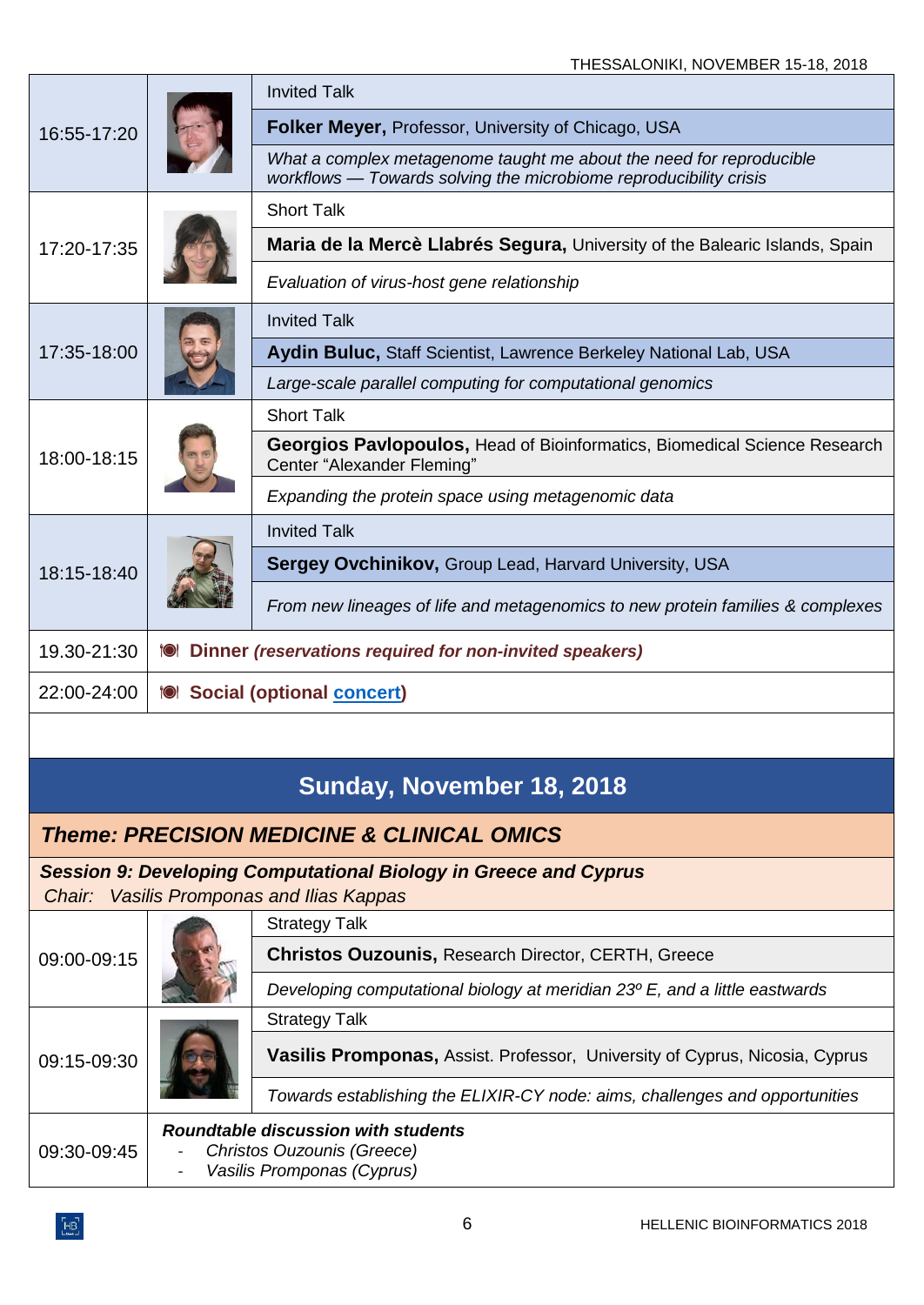| <b>Session 10: Translational Genomics</b><br>Chair: Florentia Konstantopoulou and Ioannis Iliopoulos |                  |                                                                                                                                                                                      |  |
|------------------------------------------------------------------------------------------------------|------------------|--------------------------------------------------------------------------------------------------------------------------------------------------------------------------------------|--|
| 09:50-10:30                                                                                          |                  | <b>Keynote Talk</b>                                                                                                                                                                  |  |
|                                                                                                      |                  | Soren Brunak, Professor, Technical University of Denmark, Denmark                                                                                                                    |  |
|                                                                                                      |                  | Population-wide analysis of disease trajectories in a 40-year perspective                                                                                                            |  |
| 10:30-11:00                                                                                          |                  | <b>Soffee break &amp; Posters</b>                                                                                                                                                    |  |
| 11:00-11:25                                                                                          |                  | <b>Invited Talk</b>                                                                                                                                                                  |  |
|                                                                                                      |                  | <b>Ugur Sezerman, Professor, Acibadem University, Turkey</b>                                                                                                                         |  |
|                                                                                                      |                  | Integration of multiple omics data in a pathway related context reveals<br>individualized disease aetiology and potential therapeutical targets in cancer                            |  |
|                                                                                                      |                  | <b>Invited Talk</b>                                                                                                                                                                  |  |
| 11:25-11:50                                                                                          |                  | George Spyrou, Head of the Bioinformatics Group, The Cyprus Institute of<br>Neurology and Genetics, Cyprus                                                                           |  |
|                                                                                                      |                  | Network-based integration of multisource data from neurodegenerative diseases                                                                                                        |  |
|                                                                                                      |                  | <b>Short Talk</b>                                                                                                                                                                    |  |
| 11:50-12:05                                                                                          |                  | <b>Ian Cook, Clinical Solutions Manager - QIAGEN Bioinformatics, UK</b>                                                                                                              |  |
|                                                                                                      |                  | QIAGEN bioinformatics - evidence driven precision medicine                                                                                                                           |  |
|                                                                                                      |                  | <b>Short Talk</b>                                                                                                                                                                    |  |
| 12:05-12:20                                                                                          |                  | Anastasios Chanalaris, Research Scientist, Kennedy Institute of<br>Rheumatology, University of Oxford, UK                                                                            |  |
|                                                                                                      |                  | The Somalogic's Soma Scan aptamer platform in screening human osteoarthritic<br>knee joint proximal synovial fluid                                                                   |  |
|                                                                                                      |                  | <b>Short Talk</b>                                                                                                                                                                    |  |
| 12:20-12:35                                                                                          |                  | Michalis Aivaliotis, Assoc. Professor, School of Medicine, Aristotle University of<br>Thessaloniki, & Group Leader and Director of Proteomics Facility, IMBB-FORTH,<br>Crete, Greece |  |
|                                                                                                      |                  | Functional and clinical proteomics in the era of precision medicine                                                                                                                  |  |
| <b>Chair: Nikos Kyrpides</b>                                                                         |                  |                                                                                                                                                                                      |  |
|                                                                                                      |                  | <b>Vision Talk</b>                                                                                                                                                                   |  |
| 12:40-13:00                                                                                          |                  | Nektarios Tavernarakis, FORTH Chairman, Crete, Greece                                                                                                                                |  |
|                                                                                                      |                  | Developing precision medicine in Greece                                                                                                                                              |  |
| 13:00-14:00                                                                                          | <b>101 Lunch</b> |                                                                                                                                                                                      |  |
| <b>Session 11: Functional Genomics</b><br><b>Chair: Konstantina Psatha and Christos Ouzounis</b>     |                  |                                                                                                                                                                                      |  |
|                                                                                                      |                  | <b>Keynote Talk</b>                                                                                                                                                                  |  |
| $14:00 - 14:40$                                                                                      |                  | Alfonso Valencia, Life Sciences Department Director, Barcelona Super-<br>computing Center (BSC), ICREA Research Professor, Spain                                                     |  |
|                                                                                                      |                  | Disease networks: In the search of the molecular basis of co-morbidity                                                                                                               |  |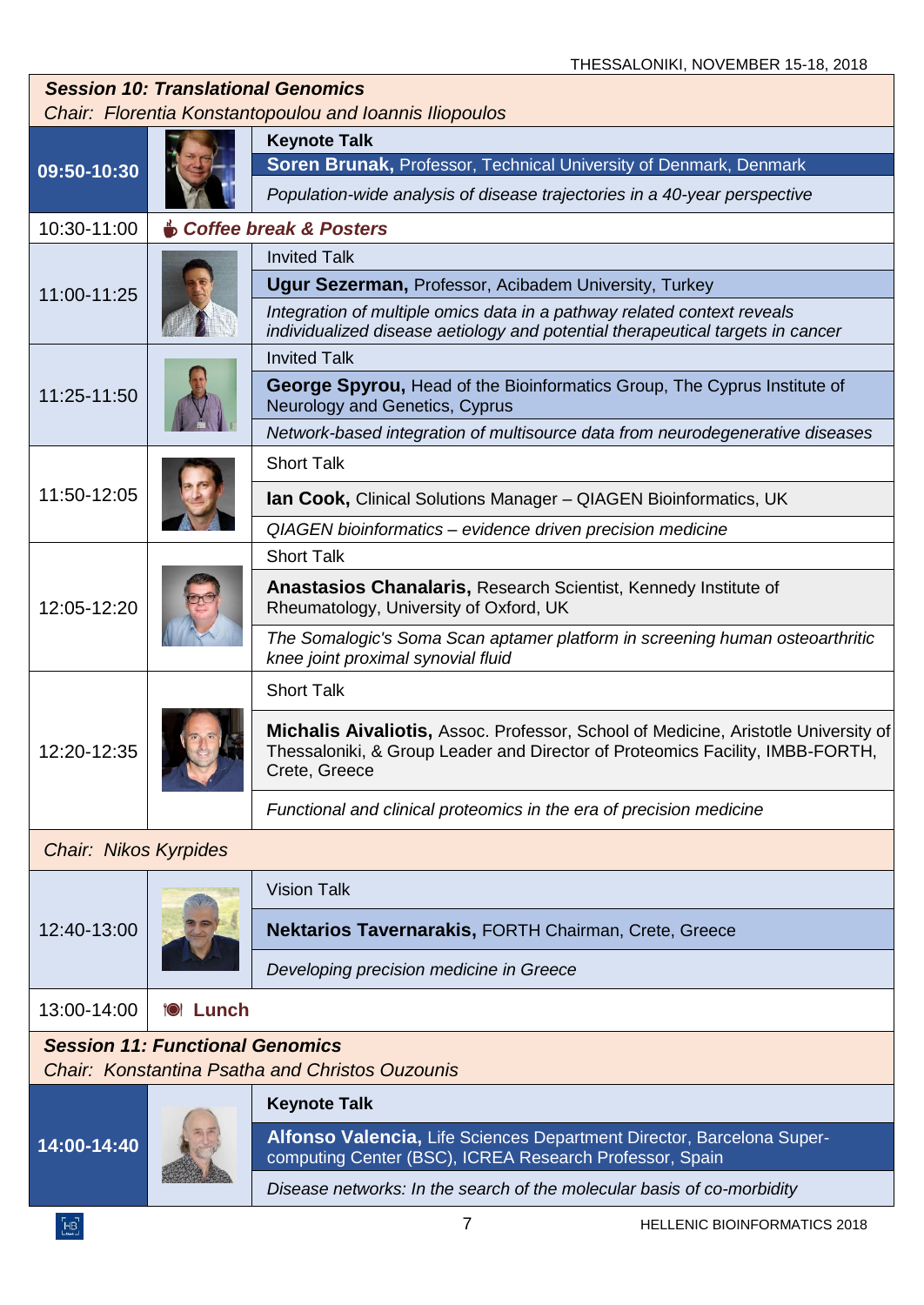| 14:40-15:05                                                                                            |                     | <b>Invited Talk</b>                                                                                                                                     |  |
|--------------------------------------------------------------------------------------------------------|---------------------|---------------------------------------------------------------------------------------------------------------------------------------------------------|--|
|                                                                                                        |                     | Alexandra Gruca, Assist. Professor, Silesian University of Technology, Poland                                                                           |  |
|                                                                                                        |                     | PersonALL – molecular diagnostics, multi-omics data integration and treatment<br>personalization of acute lymphoblasic leukemia for Polish children     |  |
| 15:05-15:30                                                                                            |                     | <b>Invited Talk</b>                                                                                                                                     |  |
|                                                                                                        |                     | Anton Enright, Group Lead, University of Cambridge, UK                                                                                                  |  |
|                                                                                                        |                     | Genome free prediction of microRNAs using machine learning                                                                                              |  |
|                                                                                                        |                     | <b>Short Talk</b>                                                                                                                                       |  |
| 15:30-15:45                                                                                            |                     | Kostas Billis, Ensembl Developer, European Bioinformatics Institute, UK                                                                                 |  |
|                                                                                                        |                     | Gene annotation in Ensembl                                                                                                                              |  |
|                                                                                                        |                     | <b>Short Talk</b>                                                                                                                                       |  |
| 15:45-16:00                                                                                            |                     | <b>Dimitrios Vlachakis, Assist. Professor, Agricultural University of Athens and</b><br>Biomedical Research Foundation of the Academy of Athens, Greece |  |
|                                                                                                        |                     | Insights into the mechanisms underlying antibody/antigen interactions using deep<br>learning and data mining pipelines                                  |  |
| 16:00-16:30                                                                                            | <b>Soffee break</b> |                                                                                                                                                         |  |
| <b>Session 12: Databases &amp; Ontologies</b><br><b>Chair: Lila Koumandou and Christos Arvanitidis</b> |                     |                                                                                                                                                         |  |
|                                                                                                        |                     |                                                                                                                                                         |  |
|                                                                                                        |                     | <b>Keynote Talk</b>                                                                                                                                     |  |
|                                                                                                        |                     | Ioannis Xenarios, Professor, University of Lausanne, Switzerland                                                                                        |  |
| 16:30-17:10                                                                                            |                     | Reference based knowledge from functional annotation of sequences to genome-<br>scale models                                                            |  |
|                                                                                                        |                     | <b>Invited Talk</b>                                                                                                                                     |  |
| 17:10-17:35                                                                                            |                     | Ylva Ivarsson, Assoc. Professor, University of Uppsala, Sweden                                                                                          |  |
|                                                                                                        |                     | Exploring transient protein-protein interactions and phosphoswitches                                                                                    |  |
|                                                                                                        |                     | <b>Invited Talk</b>                                                                                                                                     |  |
| 17:35-18:00                                                                                            |                     | Radoslav Davidovic, Research Scientist, Vinča Institute of Nuclear Sciences,<br>Serbia                                                                  |  |
|                                                                                                        |                     | Prediction of human phenotype ontology terms using sequence information and<br>enrichment analyses                                                      |  |
|                                                                                                        |                     | <b>Short Talk</b>                                                                                                                                       |  |
| 18:00-18:15                                                                                            |                     | <b>Tereza Manousaki</b> , Research Scientist, Hellenic Center for Marine Research<br>(HCMR), Crete, Greece                                              |  |
|                                                                                                        |                     | A phylogenomic quest to find the closest sequenced relative of sparids: Challenges<br>and new insights                                                  |  |
|                                                                                                        |                     | <b>Short Talk</b>                                                                                                                                       |  |
| 18:15-18:30                                                                                            |                     | <b>Evangelos Pafilis, Research Scientist, Hellenic Center for Marine Research</b><br>(HCMR), Crete, Greece                                              |  |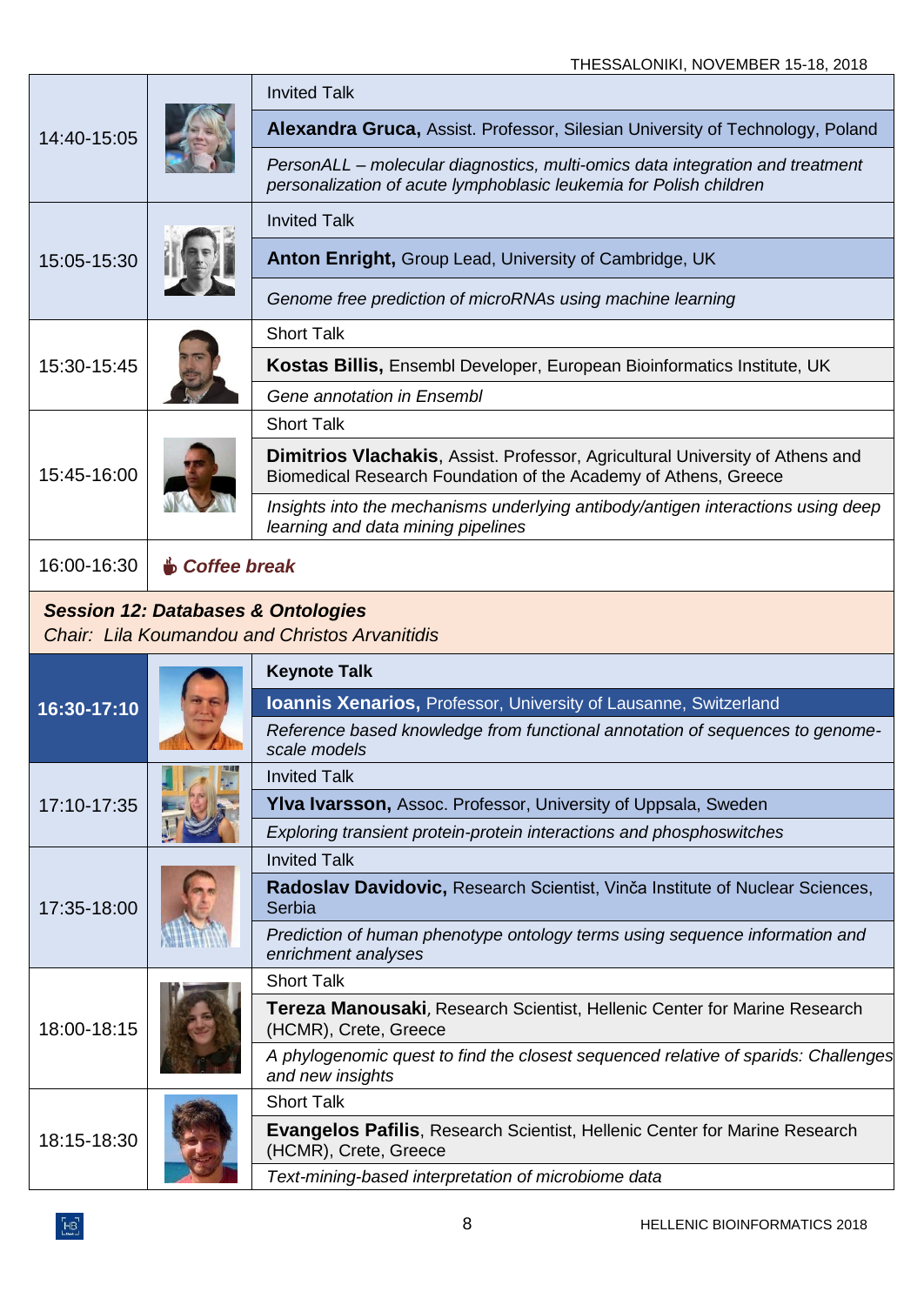| 18:30-18:45 |                                                                         | <b>Short Talk</b>                                                                                |
|-------------|-------------------------------------------------------------------------|--------------------------------------------------------------------------------------------------|
|             |                                                                         | <b>Anastasia Chasapi</b> , Research Scientist, Swiss Institute of Bioinformatics,<br>Switzerland |
|             |                                                                         | SourceData: A semantic platform to make data and figures discoverable                            |
| 18:45-19:00 | <b>Awards</b>                                                           |                                                                                                  |
| 19:00-19:30 | <b>Society Matters – Ilias Kappas and H. bioinfo Board of Directors</b> |                                                                                                  |
| 19:30-19:45 | <b>Concluding Remarks - Handoff to H.bioinfo-12</b>                     |                                                                                                  |
|             | <b>Adjourn</b>                                                          |                                                                                                  |
| 00-22:00    | Dinner (reservations required for non-invited speakers)<br>ïOI          |                                                                                                  |